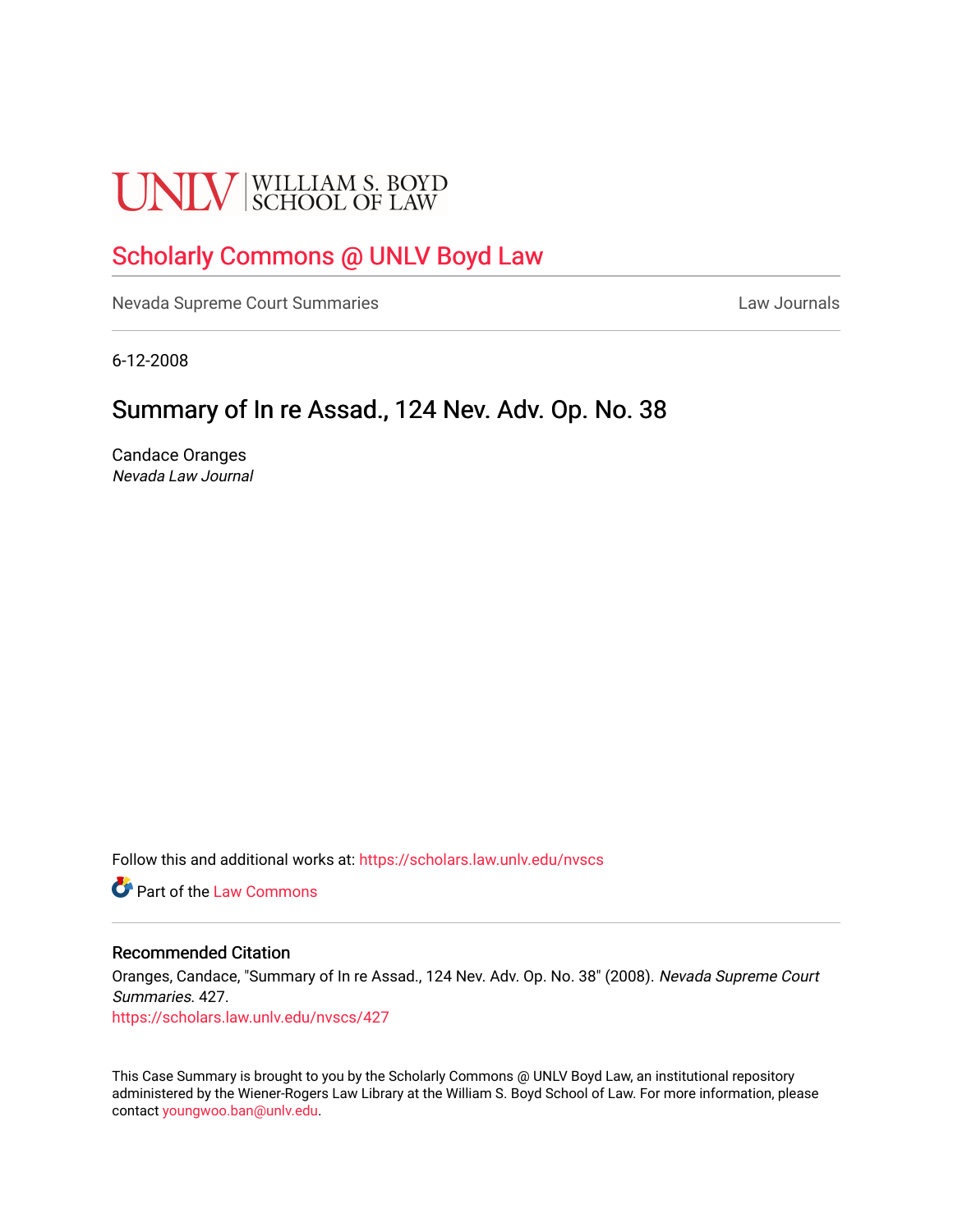# *In re Assad.***, 124 Nev. Adv. Op. No. 38 (June 12, 2008)[1](#page-1-0)**

# **NEVADA COMMISSION ON JUDICIAL DISCIPLINE – JUDICIAL ETHICS EXPERT TESTIMONY-- DUE PROCESS – VIOLATION OF CANON 2A OF THE JUDICIAL CODE OF CONDUCT – PUBLIC CENSURE**

# **Summary**

On appeal from the Nevada Commission on Judicial Discipline, the Nevada Supreme Court considers whether, in the disciplinary proceedings for Las Vegas Municipal Judge George Assad, the Commission properly denied admission of Judge Assad's proposed judicial ethics expert testimony; whether the Commission's actions during the proceedings denied Judge Assad due process; whether the record demonstrates clear and convincing evidence to support the Commission's finding that Judge Assad violated Canon 2A; and whether the Commission properly imposed a public censure against Judge Assad for violations of the Code of Judicial Conduct.

# **Disposition/Outcome**

Affirmed in part and reversed in part. The Nevada Supreme Court first held that the Commission did not abuse its discretion in refusing to admit judicial expert testimony because the proposed testimony would not have assisted the Commission to understand the evidence or resolve a disputed fact. Second, the Court concluded that Judge Assad's several due process objections to the proceedings were without merit. Third, the Court affirmed the Commission's finding that Judge Assad violated Canon 2A because the record provided clear and convincing evidence to support this violation. Lastly, the Court reversed the Commission's imposition of public censure against Judge Assad finding that sanction too excessive for his non-willful conduct. Instead, the Court ordered Judge Assad to issue an apology to the party injured by his conduct and to attend a judicial ethics class.

# **Factual and Procedural History**

The charges against Las Vegas Municipal Court Judge Assad relate to an incident that occurred in his courtroom on Monday, March 31, 2003, concerning Joshua Madera's unpaid traffic tickets. Joshua Madera was to start a new job on the same day the court had scheduled his hearing before Judge Assad. On the Friday before the scheduled hearing, Madera called the court clerk to ask for a telephone continuance. When the court clerk denied Madera's request due to the lengthy delay in paying the fines, Madera then asked whether someone could appear on his behalf. The conversation between Madera and the court clerk then made a turn for the worse when Madera made a comment to the court clerk that was perceived as a threat of bodily harm. The court clerk logged Madera's comment in the court's computer system. Prior to the traffic court session, the information provided to Judge Assad, in preparation for the hearing, indicated the court clerk's record of Madera's purportedly threatening comment.

 $\overline{a}$ 

<span id="page-1-0"></span><sup>&</sup>lt;sup>1</sup> By Candace Oranges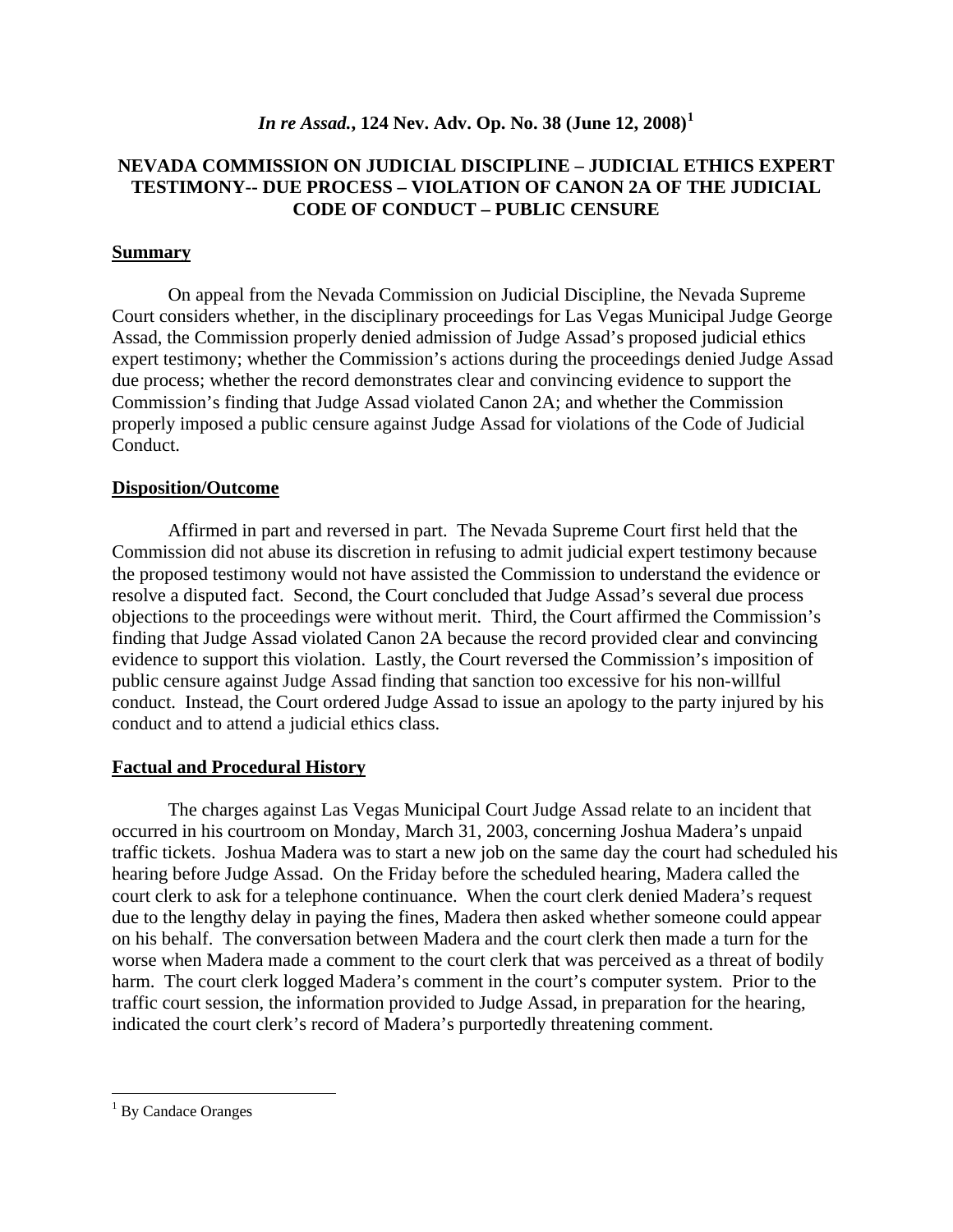Following Madera's conversation with the court clerk, Ann Chrzanowski, Madera's girlfriend, called the court and spoke with a different court clerk. That court clerk stated that Chrzanowski could appear on his behalf so long as Madera was not "in warrant." Therefore, the following Monday, Chrzanowski appeared in court before Judge Assad on behalf of Madera.

At the hearing, the interaction between Chrzanowski and Judge Assad quickly escalated when Judge Assad discovered that Madera had sent another person to appear on his behalf, in light of the comment Madera made to the court clerk the previous Friday. Judge Assad declared to Chrzanowski, "Unless you get him down here real quick, we're going to have to lock you up until he gets here." Despite Chrzanowski's attempt to explain the circumstances, Judge Assad ordered her to follow the marshal, Raul Saavedra, to a back room to call Madera to inform him that he must appear.

After Chrzanowski called Madera, who informed her that he could not come at that time, Saavedra detained her in the court's holding cell. Only upon Madera's arrival at the courthouse, later that afternoon, did Saavedra release Chrzanowski from the court's custody. Subsequently, Chrzanowski filed a judicial discipline complaint against Judge Assad, which resulted in formal charges alleging that the judge violated several judicial canons, including Canons 2A, 3B(2), 3B(4), and 3B(7).

The Nevada Commission on Judicial Discipline conducted a formal hearing to consider the allegations against Judge Assad. As part of the judicial disciplinary proceedings, the Commission considered testimony offered by several individuals concerning the events of March 31, 2003. Specifically, Judge Assad testified that he had not intended the marshal to hold Chrzanowski after she called Madera and Saavedra testified to a misunderstanding of Judge Assad's instructions to hold Chrzanowski until Madera arrived.

The Commission also considered testimony from other witnesses describing Judge Assad's devotion to the law and to public service. Judge Assad presented further support of his good character by presenting into evidence thank you letters, certificates and commendations for his community service and involvement.

Judge Assad also sought to introduce judicial ethics expert testimony to refute the allegations that he violated the judicial cannons. However, the Commission denied the motion to admit the expert testimony concluding the testimony would not be helpful to the issues presented by the case.

At the conclusion of the hearing, the Commission found that two violations of Canon 2A were proved by clear and convincing evidence. The Commission, thereby, imposed upon Judge Assad a public censure as the appropriate disciplinary measure. This appeal followed.

#### **Discussion**

In this appeal, the Nevada Supreme Court considers the following issues arising from the disciplinary proceedings for Judge Assad: (1) whether the Commission properly denied admission of Judge Assad's proposed judicial ethics expert testimony; (2) whether the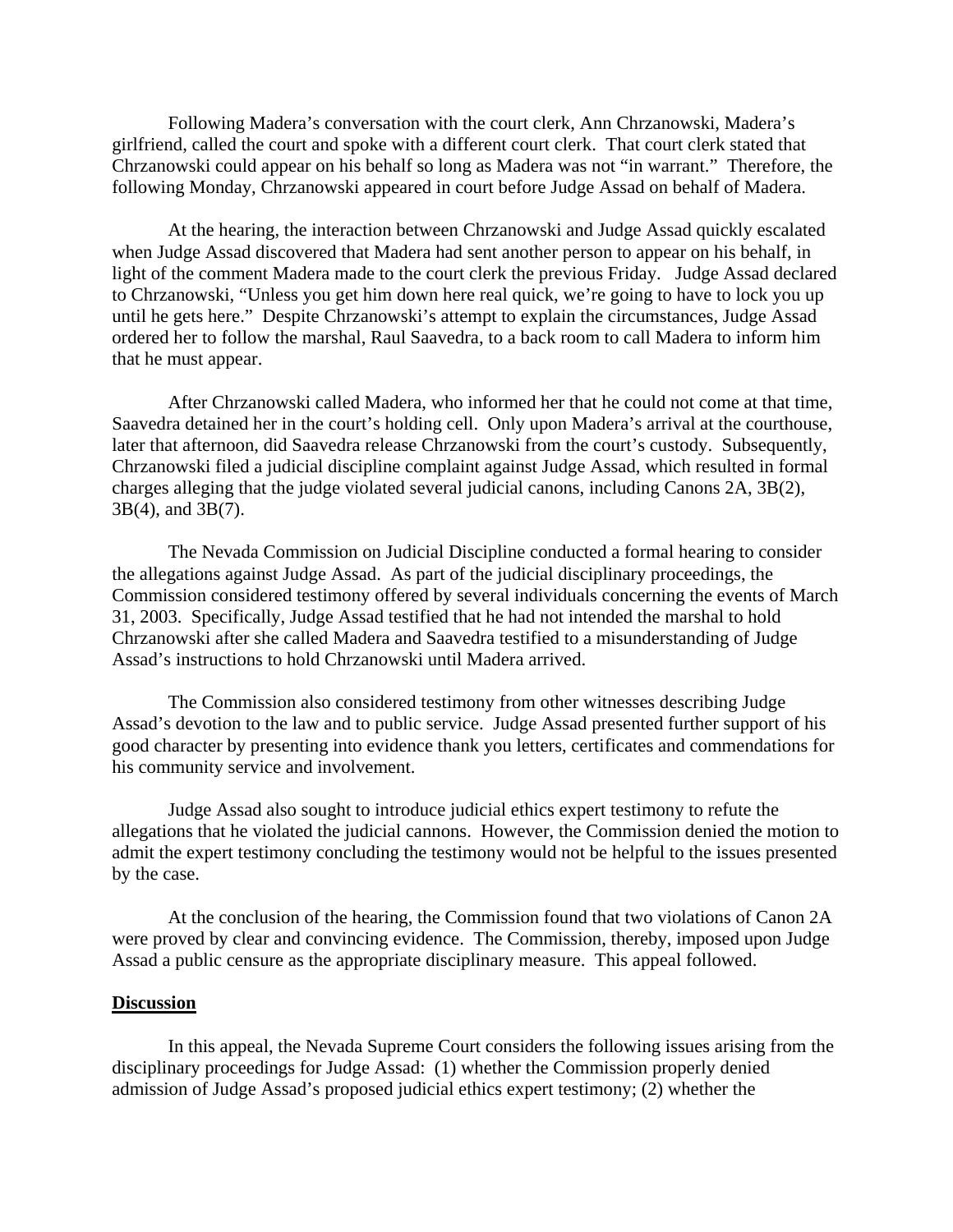Commission's actions during the proceedings denied Judge Assad due process; (3) whether the record demonstrates clear and convincing evidence to support the Commission's finding that Judge Assad violated Canon 2A; and (4) whether the Commission properly imposed a public censure against Judge Assad for violations of the Code of Judicial Conduct.

## **Expert Testimony**

Judge Assad first argues that due process required the Commission to admit his proposed judicial ethics expert testimony. He further argues that the Commission abused its discretion in denying the admission of Judge Assad's proposed expert testimony.

 Commission Procedural Rule 24, which governs the admissibility of evidence during judicial disciplinary proceedings, states "[t]he rules of evidence applicable to civil proceedings apply at the hearing." Therefore, pursuant to NRS 50.275, "[i]f scientific, technical or other specialized knowledge will assist the trier of fact to understand the evidence or to determine a fact in issue, a witness qualified as an expert by special knowledge, skill, experience, training or education may testify to matters within the scope of such knowledge." Moreover, only relevant evidence is admissible.<sup>[2](#page-3-0)</sup> The Commission has the discretion to determine the admissibility of expert testimony.<sup>[3](#page-3-1)</sup>

To support his argument that due process required the Commission to admit his proposed expert testimony, Judge Assad relies on Pineda v. State<sup>[4](#page-3-2)</sup> and Vipperman v. State.<sup>[5](#page-3-3)</sup> Based on the holding of each of these cases, Judge Assad contends that any expert testimony is admissible if it helps the proponent's case.

In Pineda, the court considered the defendant's argument that the district court should have admitted his expert testimony because the evidence was relevant to the defendant's theory of self-defense.<sup>[6](#page-3-4)</sup> Contrary to Judge Assad's argument, Pineda merely affirmed the evidentiary rule that the court should admit evidence only when it is relevant to the issues presented, and if it assists the trier of fact to understand the evidence.<sup>[7](#page-3-5)</sup>

Moreover, Vipperman did not even involve expert testimony; rather it makes a simple statement regarding a defendant's right to produce any evidence to prove the theory of his case.<sup>[8](#page-3-6)</sup> The court's decision in that case affirmed the lower court's exclusion of irrelevant evidence because it was not relevant to the defendant's assertion of an alibi defense, though it may have been relevant to other legal theories.<sup>[9](#page-3-7)</sup>

 $\overline{a}$ 

<span id="page-3-1"></span><span id="page-3-0"></span> $2^{2}$  *See* Nev. Rev. Stat. § 48.025(1); 48.015.<br><sup>3</sup> *See* Matter of Moseley, 120 Nev. 908, 922, 102 P.3d 555, 565 (2004) (reviewing the Commission's evidentiary decisions for abuse of discretion).

<span id="page-3-2"></span><sup>4</sup> 120 Nev. 204, 88 P.3d 827 (2004).

<span id="page-3-3"></span><sup>&</sup>lt;sup>5</sup> 96 Nev. 592, 614 P.2d 532 (1980).

<sup>6</sup> Pineda, 120 Nev. at 213, 88 P.3d at 834.

<span id="page-3-6"></span><span id="page-3-5"></span><span id="page-3-4"></span> $^7$  *Id.* 

<sup>8</sup> Vipperman, 96 Nev. at 596, 614 P.2d at 534. 9 *Id.* at 595, 614 P.2d at 534.

<span id="page-3-7"></span>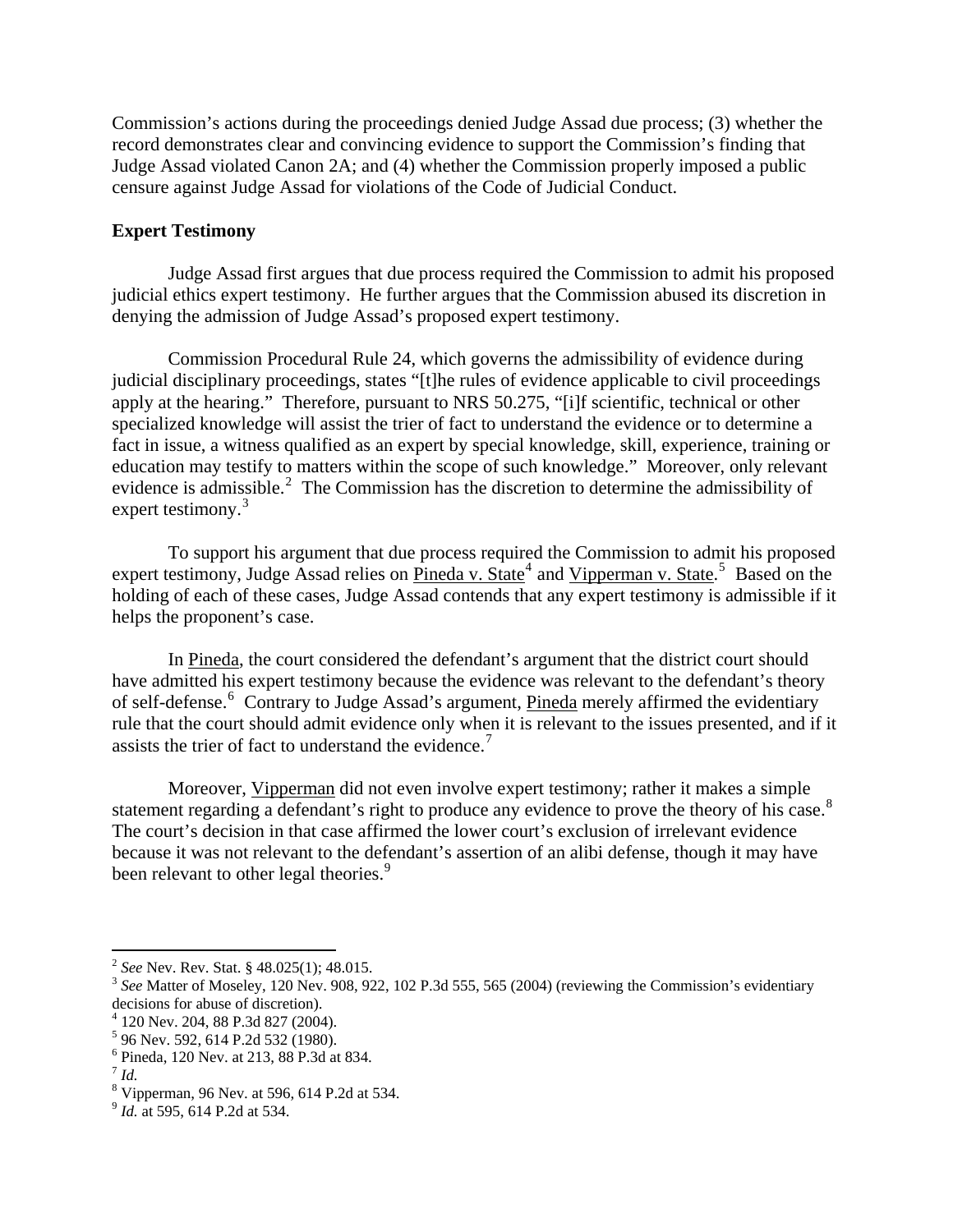Here, the expert's affidavit Judge Assad attempted to admit to evidence in his defense contained credibility determinations and conclusions of evidence that are tasks reserved for the Commission. Expert testimony on these issues would not have assisted the Commission to understand the evidence or resolve a disputed fact. Furthermore, much of the affidavit concerned matters irrelevant to the issues before the Commission, and thus, it was not admissible. Accordingly, the Court concludes that the Commission did not abuse its discretion in refusing to admit Judge Assad's proposed judicial ethics expert testimony.

While the Court concludes the Commission did not abuse its discretion in rejecting the affidavit, the Court finds flawed the other two arguments given by the Commission for denying admission of the expert's affidavit.

First, the Commission, relying on Matter of Mosley, <sup>[10](#page-4-0)</sup> noted that it was not required to admit evidence. The Court finds this justification relies on an overly narrow interpretation of its opinion in Mosley. While the Court acknowledges that Mosley addresses the discretion the Commission possesses in admitting evidence, the Court finds the Commission misstated the rule set forth in the case. Indeed, the Commission is not compelled to admit expert testimony simply because it was offered, but the Commission must make this determination in accordance with NRS 50.275.

The Court finds that the Commission mischaracterizes the holding in that opinion. The Court points out that the Commission mistakenly relies not on the words of the court rather on an excerpt from the case that quotes a scholarly article which warns of the dangers of ascribing greater weight to expert testimony than to the Commission's members' own independent knowledge and expertise. Therefore, the Court finds the Commission's reliance on Mosley flawed and inappropriate.

Second, the Commission asserted that its decision to exclude the expert affidavit should be upheld to preserve its role in the proceeding. The Court contends that expert testimony only threatens to usurp the role of the Commission if the Commission replaces its own judgment and evaluation of the evidence for that of the expert. The Court states that NRS 50.295 expressly permits expert testimony. Therefore, the Court finds no reason to exclude expert testimony on this basis.

#### **Miscellaneous Due Process Objections**

 Judge Assad raises several due process objections to the proceedings. The Court concludes that they are without merit.

 First, Judge Assad contends the Commission's failure to adhere to its deadlines for preparing a written decision denied him due process. Under Commission Procedural Rule 28, the Commission "shall prepare and adopt a written statement" within 20 days or reaching a decision. Commission members then have ten days to dissent or object to the written statement. Rule 28 further provides, "[u]pon filing, the commission must promptly serve a copy of the foregoing on the respondent."

<u>.</u>

<span id="page-4-0"></span><sup>&</sup>lt;sup>10</sup> 120 Nev. 908, 102 P.3d 555 (2004).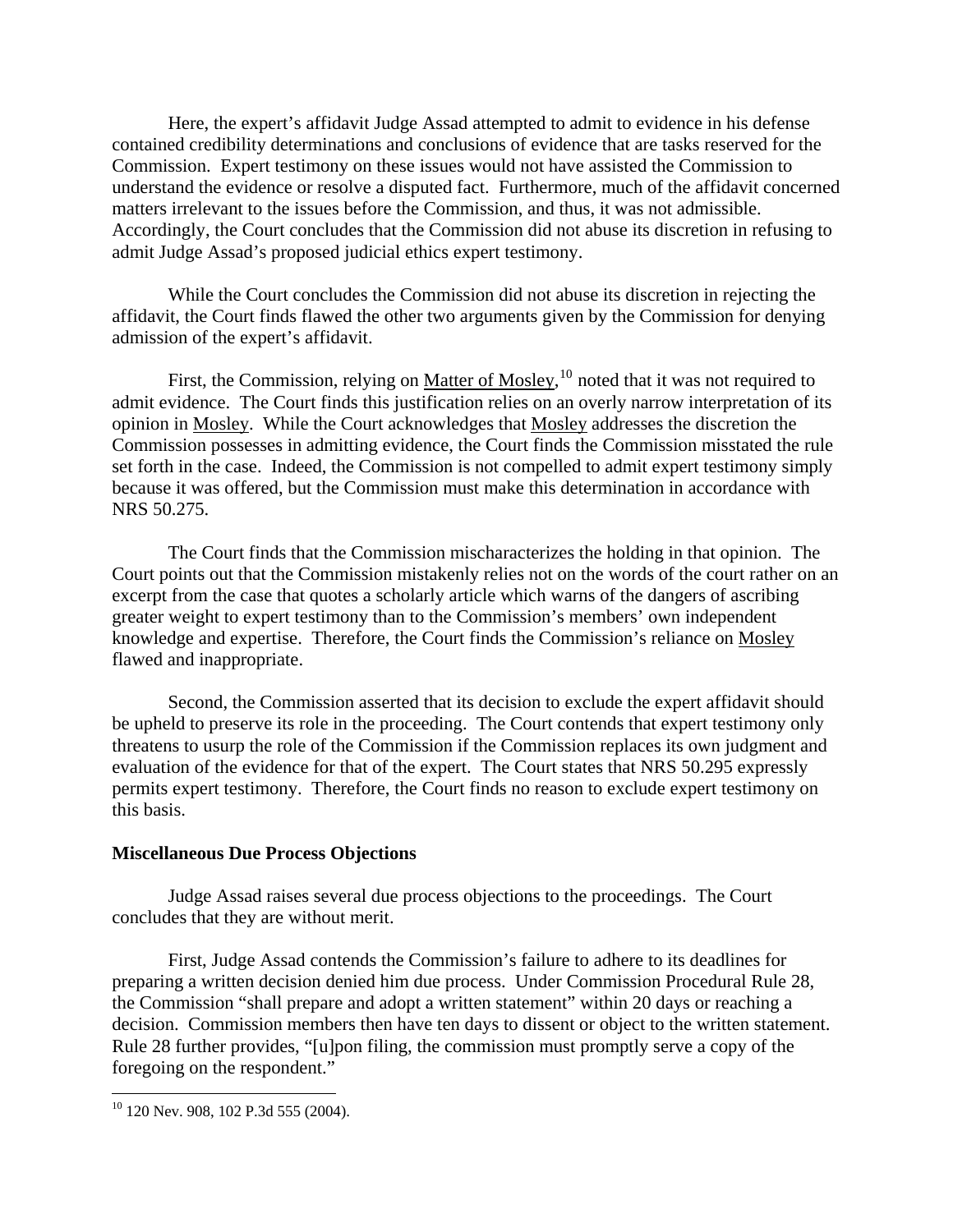Here, the Commission reached its decision on November 30, 2006. After various extensions and subsequent delays due to various circumstances, the Commission eventually filed the written statement on February 8, 2007.

 Judge Assad contends the delayed filing of the written decision denied him due process. However, the Court notes that Judge Assad fails to assert he suffered any prejudice as a result.<sup>[11](#page-5-0)</sup> The Court concludes that pursuant to the various rules that govern the judicial disciplinary proceedings, the Commission did not act improperly by extending the time for filing its written decision and the resulting short delay did not deny Judge Assad due process.<sup>[12](#page-5-1)</sup>

 Secondly, Judge Assad asserts that the Commission denied him due process when it found that he violated Canon 3B(7) by engaging in conduct not included in the formal charges. However, a review of the Commission's decision reveals the Commission made no such finding. The Commission did not find that Judge Assad committed any violation, by reviewing the clerk's computer case notation about the alleged threat. Moreover, the Commission did not sanction Judge Assad for this conduct. Accordingly, the Court rejects Judge Assad's argument that the Commission denied him due process in this respect.

 Finally, Judge Assad argues the Commission denied him due process because Canon 2A does not provide adequate notice of the conduct it prohibits. However, Judge Assad fails to cite any authority discussing Canon 2A's language. In contrast, the Commission's brief cites ample authority from other jurisdictions upholding the constitutionality of language identical to Canon 2A.<sup>[13](#page-5-2)</sup> The Court, therefore, concludes that Judge Assad's vagueness challenge of Canon 2A lacks merit.

# **Violation of Canon 2A**

 $\overline{a}$ 

The Commission found Judge Assad violated Canon 2A based on his threats to detain Chrzanowski until Madera arrived and the use of language that Saavedra reasonably believed instructed him to detain Chrzanowski. Judge Assad argues the Commission's findings are not supported by clear and convincing evidence.

 Under Commission Procedural Rule 25, the Commission must base its determination on the special prosecutor's demonstration of clear and convincing evidence.<sup>[14](#page-5-3)</sup> In the standard applied to review the Commission's factual findings, the Court must base its determination solely on the record.<sup>[15](#page-5-4)</sup>

<span id="page-5-0"></span><sup>11</sup> *See* Bergendahl v. Davis, 102 Nev. 258, 260, 720 P.2d 694, 695 (1986); Anderson v. Richards, 96 Nev. 318, 323, 608 P.2d 1096, 1099 (1980).

<span id="page-5-1"></span> $12$  Judicial Discipline Procedure 3 permits extensions of any time limits in the Commission's procedures or its rules for good cause. Nevada Commission Procedural Rule 37 incorporates the Nevada Rules of Civil Procedure for purposes of time computations; specifically, NRCP 6 permits time extensions in most circumstances.

<span id="page-5-2"></span><sup>&</sup>lt;sup>13</sup> Matter of Young, 522 N.E.2d 386, 387-88 (Ind. 1988); Miss. Com'n on Jud. Performance v. Spencer, 725 So.2d 171, 176 (Miss. 1998); In re Hill, 8 S.W.3d 578, 582-83 (Mo. 2000); In Re Disciplinary Action Against McGuire, 685 N.W.2d 748, 761-62 (N.D. 2004).

<span id="page-5-4"></span><span id="page-5-3"></span><sup>&</sup>lt;sup>14</sup> Mosley, 120 Nev. at 912, 102 P.2d at 558-59; Matter of Fine, 116 Nev. 1001, 1013, 13 P.3d 400, 408 (2000).<br><sup>15</sup> Mosley, 120 Nev. at 912, 102 P.2d at 559.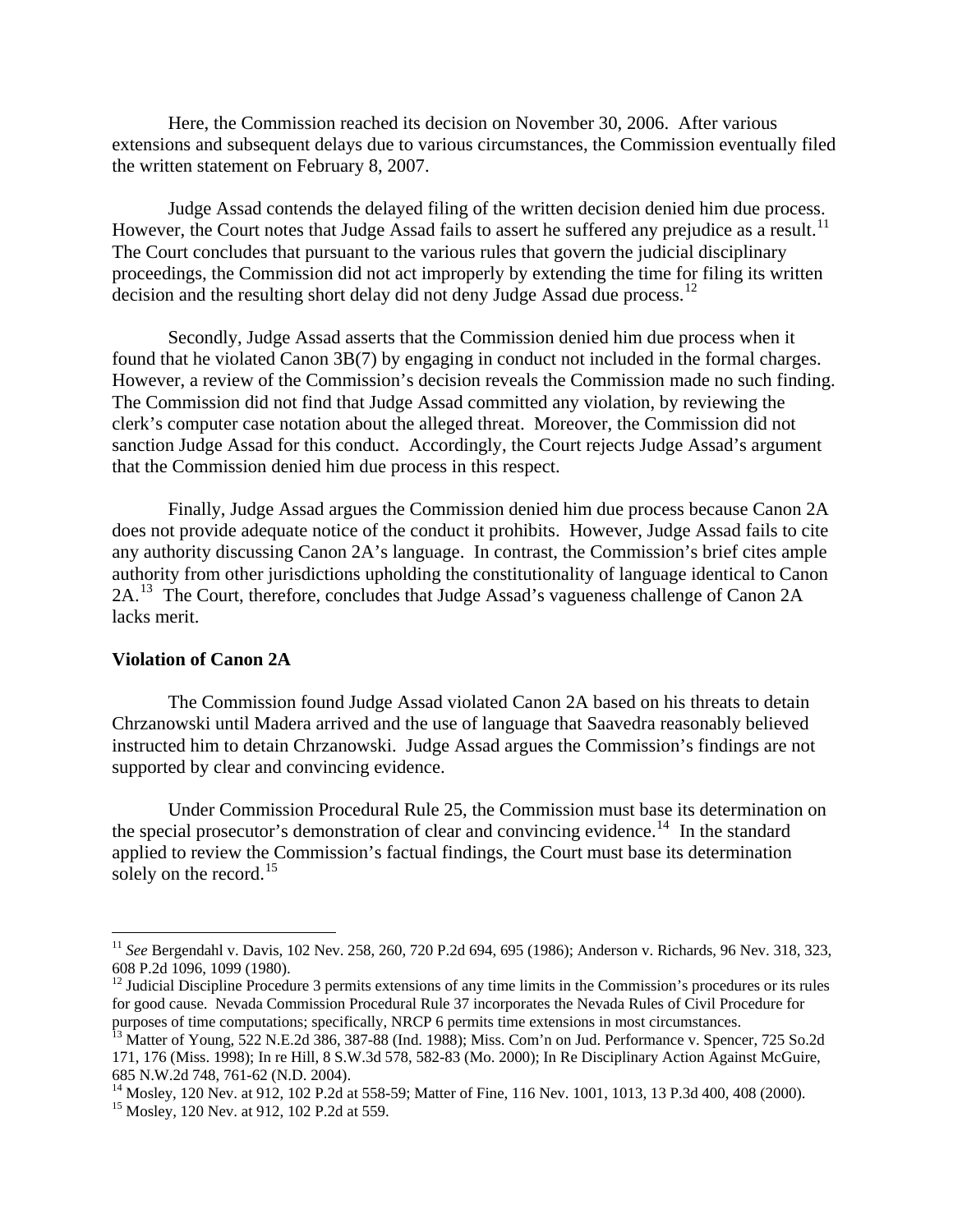Canon 2A provides, "A judge shall respect and comply with the law and shall act at all times in a manner that promotes public confidence in the integrity and impartiality of the judiciary." Here, Judge Assad admitted he had no legal authority to detain Chrzanowski based on Madera's failure to appear and pay the fine. Thus, Judge Assad knew his threat to Chrzanowski failed to comply with the law, did not show respect for the law, and did not promote public confidence in the judiciary's integrity. The Court concludes that the record provides clear and convincing evidence to support this violation.

 The Court also affirms the Commission's conclusion that Saavedra reasonably interpreted Judge Assad's language to mean that he should detain Chrzanowski until Madera arrived. The Court relies on the transcript, which it deems to provide clear and convincing evidence to support this violation.

 Lastly, the Court rejects Judge Assad's contention that the federal court's dismissal of Chrzanowski's civil rights lawsuit against him as "conclusive" of this discipline proceeding. In contrast to the determinations made by the Commission pursuant to the Code of Judicial Conduct, the district court and the Ninth Circuit considered a civil rights action under 42 U.S.C. § 1983. The respective proceedings differ so drastically from one another that the dismissal of one has no bearing on the outcome of the other. Therefore, the Court affirms the Commission's findings concerning the Canon 2A violations.

## **Propriety of Sanction**

 $\overline{a}$ 

The Commission imposed a public censure against Judge Assad based on the violation it found. Judge Assad argues that a public censure in this case was excessive, even if the Commission properly found a violation.

 Under article 6, section 21 of the Nevada Constitution, on appeal, the Nevada Supreme Court may reverse a Commission's discipline decision or take any alternative action provided therein. The Court must exercise its independent judgment in determining the appropriate sanction warranted based on the factual findings of the Commission.<sup>[16](#page-6-0)</sup>

 NRS 1.4653(1) permits the Commission to remove, censure, or impose other discipline on a judge if the Commission determines that the judge has engaged in willful misconduct, willfully or deliberately failed to perform judicial duties, or is habitually intemperate. NRS 1.4653(2) provides that the Commission may censure or impose other forms of discipline on a judge if the Commission determines that the judge has committed an ethical violation "that is not knowing or deliberate." NRS 1.4677 lists other forms of discipline, which include, among other things, a fine, probation subject to conditions, training or educational courses, remedial action, an a public apology.

 Here, the Court finds that Judge Assad's actions on March 31, 2003 were improper and warrant discipline. However, the Court notes the Commission's own findings indicate that Judge Assad's conduct was not willful, as demonstrated by the "obvious misunderstanding" between

<span id="page-6-0"></span><sup>&</sup>lt;sup>16</sup> *Fine*, 116 Nev. at 1021, 13 P.3d at 413 (quoting Goldman v. Nevad Comm'n on Judicial Discipline, 108 Nev. 251, 268, 830 P.2d 107, 118 (1992)); *see also* Matter of Davis, 113 Nev. 1204, 1225, 946 P.2d 1033, 1047 (1997).